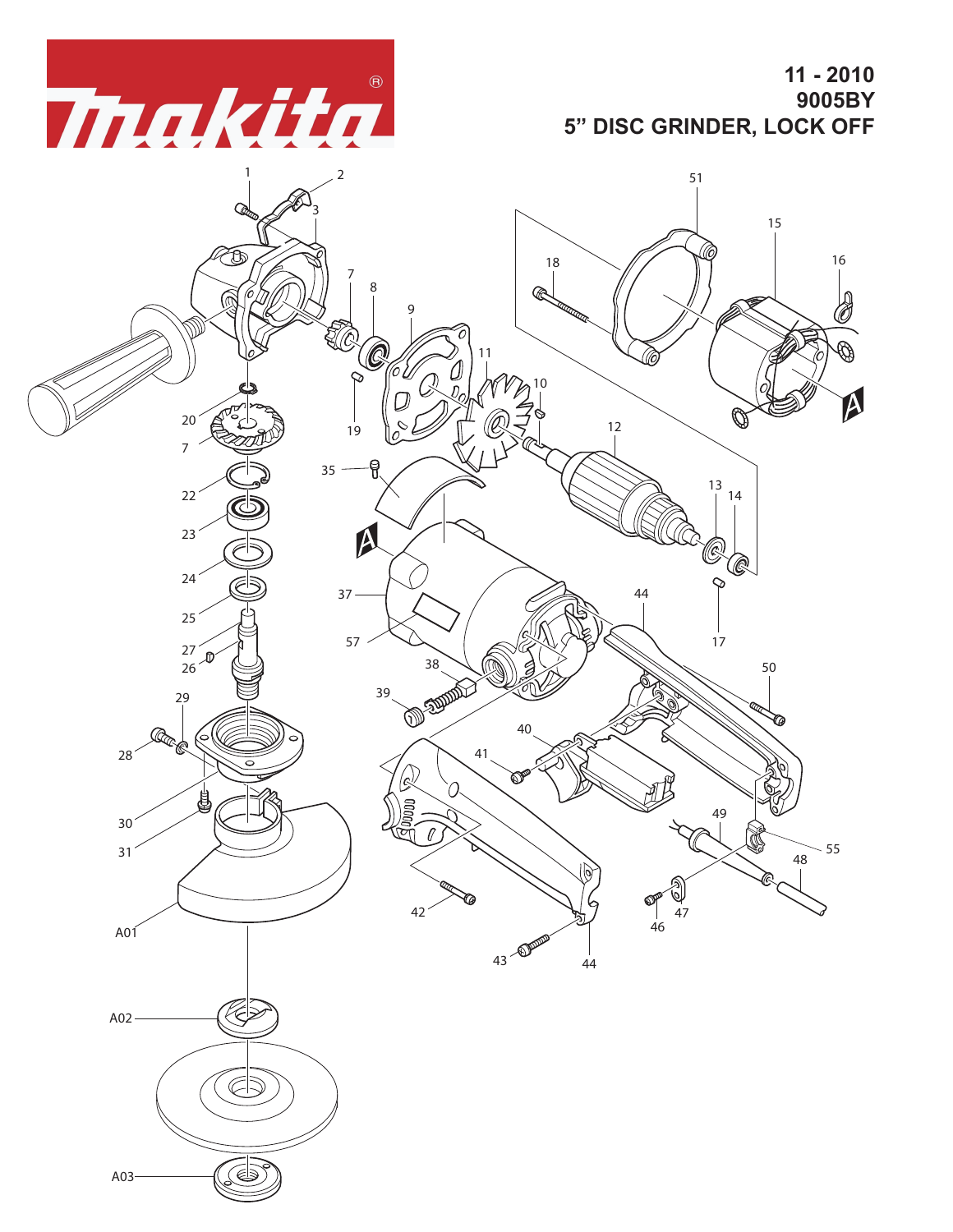| Item | <b>Type</b>    | Sub  | Parts No. |          | <b>Description</b>                          | Qty            | Unit       |
|------|----------------|------|-----------|----------|---------------------------------------------|----------------|------------|
| 001  | 6              |      | 266459-3  |          | <b>TAPPING SCREW 5X25</b>                   | 4              | PC.        |
| 003  | 3              |      | 144196-8  | $\star$  | <b>GEAR HOUSING COMPLETE</b>                | 1              | PC.        |
|      |                | INC. | 212005-0  | $\star$  | <b>NEEDLE BEARING 810</b>                   | 1              | PC.        |
|      |                | INC. | 231464-9  | $\star$  | <b>COMPRESSION SPRING 5</b>                 | 1              | PC.        |
|      |                | INC. | 256616-1  | $\ast$   | PIN <sub>5</sub>                            | 1              | PC.        |
|      |                | INC. | 343312-1  | $\ast$   | <b>CUP</b>                                  | 1              | PC.        |
|      |                | INC. |           | $\star$  | Item No. 19                                 |                |            |
| 007  | 1              |      | 181737-9  |          | SPIRAL BEVEL GEAR SET                       | 1              | <b>SET</b> |
|      | $\overline{2}$ |      | 187603-8  |          | SPIRAL BEVEL GEAR SET                       | 1              | <b>SET</b> |
| 008  | $\overline{c}$ |      | 211088-7  |          | <b>BALL BEARING 6000DDW</b>                 | 1              | PC.        |
| 009  |                |      | 341681-4  |          | <b>PLATE</b>                                | 1              | PC.        |
| 010  |                |      | 254002-0  |          | <b>WOODRUFF KEY 3</b>                       | 1              | PC.        |
| 011  |                |      | 241517-6  |          | <b>FAN 70</b>                               | 1              | PC.        |
| 012  |                |      | 516091-6  |          | ARMATURE ASS'Y 115V                         | 1              | PC.        |
|      |                | INC. |           |          | Item No. 11,13,14                           |                |            |
| 013  |                |      | 681613-2  |          | <b>INSULATION WASHER</b>                    | 1              | PC.        |
| 014  | $\overline{2}$ |      | 210005-4  |          | <b>BALL BEARING 608DDW</b>                  | 1              | PC.        |
|      | 3              |      |           |          | FIELD ASS'Y 115V                            | 1              | PC.        |
| 015  |                |      | 520085-5  |          |                                             | $\overline{2}$ |            |
|      |                | INC. | 654019-7  |          | <b>RING TERMINAL</b>                        | $\overline{2}$ | PC.        |
|      |                | INC. | 654555-3  |          | CONNECTOR 34130                             |                | PC.        |
| 016  |                |      | 687010-0  |          | <b>BAND</b>                                 | 1              | PC.        |
| 017  |                |      | 263014-2  |          | <b>RUBBER PIN 4</b>                         | 1              | PC.        |
| 018  | 6              |      | 266352-1  |          | <b>TAPPING SCREW 5X65</b>                   | $\overline{2}$ | PC.        |
| 019  |                |      | 263002-9  |          | <b>RUBBER PIN 4</b>                         | 1              | PC.        |
| 020  |                |      | 961052-5  |          | <b>RETAINING RING S-12</b>                  | 1              | PC.        |
| 022  |                |      | 962151-6  |          | <b>RETAINING RING R-32</b>                  | 1              | PC.        |
| 023  | $\overline{c}$ |      | 211129-9  |          | BALL BEARING 6201DDW                        | 1              | PC.        |
| 024  | $\overline{2}$ |      | 267126-3  |          | <b>FLAT WASHER 22</b>                       | 1              | PC.        |
| 025  |                |      | 443051-4  |          | FELT RING 20                                | 1              | PC.        |
| 026  |                |      | 254002-0  |          | <b>WOODRUFF KEY 3</b>                       | 1              | PC.        |
| 027  | 1              |      | 321336-7  | $^\star$ | SPINDLE                                     | 1              | PC.        |
|      | $\overline{c}$ |      | 326791-8  | $^\star$ | <b>SPINDLE A</b>                            | 1              | PC.        |
| 028  | $\mathbf{1}$   |      | 251259-4  | $\ast$   | + PAN HEAD SCREW M5X16                      | 1              | PC.        |
|      | $\overline{c}$ |      | 265180-1  | $\ast$   | PAN HEAD SCREW M5X16                        | 1              | PC.        |
| 029  |                |      | 942101-7  |          | SPRING WASHER (OLD)                         | 1              | PC.        |
| 030  | 1              |      | 315282-4  |          | <b>BEARING BOX</b>                          | 1              | PC.        |
|      | $\overline{c}$ |      | 319462-4  |          | <b>BEARING BOX</b>                          | 1              | PC.        |
| 031  | 3              |      | 266148-0  |          | HEX. SOCKET HEAD BOLT M4X14                 | 4              | PC.        |
| 036  | $\overline{2}$ |      | 869621-5  |          | NAME PLATE 9005BY - RPM 12000/ min          | 1              | PC.        |
| 037  | 5              |      | 153548-2  |          | MOTOR HOUSING COMPLETE                      | 1              | PC.        |
|      |                | INC. | 810341-4  |          | CAUTION LABEL (Added)                       | 1              | PC.        |
|      |                | INC. |           |          | Item No. 17                                 |                |            |
| 037  |                | INC. | 643603-3  |          | BRUSH HOLDER 6-10 (Old 643609-1)            | $\overline{2}$ | PC.        |
| 038  | $\overline{2}$ |      | 194982-7  |          | CARBON BRUSH CB-124 2PC/SET (W/ ORIGIN)     | 1              | <b>SET</b> |
|      | Opt.           |      | 194975-4  |          | AUTO CUT-OFF CARBON BRUSH CB-105 (2PCS/SET) | 1              | SET        |
| 039  |                |      | 643600-9  |          | BRUSH HOLDER CAP 6-10                       | 2              | PC.        |
| 040  |                |      | 651142-9  |          | SWITCH LOCK-OFF AC/DC, TRIGGER              | 1              | PC.        |
| 041  |                |      | 911113-1  |          | P.H.SCREW M4X10 (OLD)                       | $\mathbf{1}$   | PC.        |
| 042  | 6              |      | 266459-3  |          | <b>TAPPING SCREW 5X25</b>                   | $\overline{2}$ | PC.        |
| 043  |                |      | 911143-2  |          | PAN HEAD SCREW M4X22                        | 3              | PC.        |
| 044  | 6              |      | 187581-2  | *        | <b>HANDLE SET</b>                           | 1              | SET        |
|      |                | INC. | 421565-3  | *        | SPONGE SHEET                                | 1              | PC.        |
|      | 7              |      | 183E60-8  | $\ast$   | <b>HANDLE SET</b>                           | 1              | <b>SET</b> |
|      |                | INC. | 421565-3  | $\star$  | SPONGE SHEET                                | 1              | PC.        |
| 046  | 2              |      | 265995-6  |          | <b>TAPPING SCREW 4X18</b>                   | $\overline{2}$ | PC.        |
|      | 3              |      | 265A48-7  |          | TAPPING SCREW M4X18                         | $\overline{2}$ | PC.        |
|      |                |      |           |          |                                             |                |            |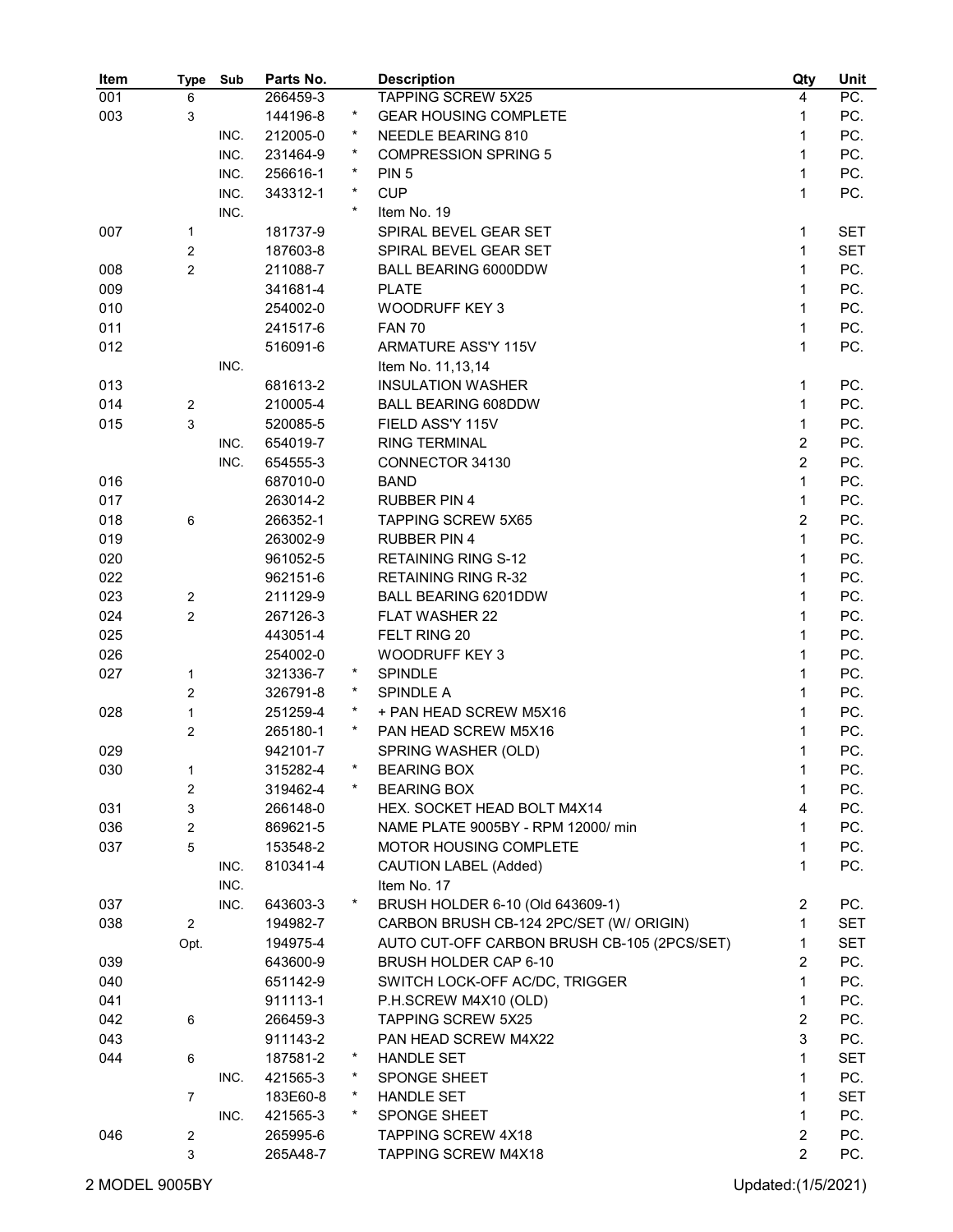| Item               | Type Sub       |      | Parts No.  |          | <b>Description</b>                                                                   | Qty            | <b>Unit</b> |
|--------------------|----------------|------|------------|----------|--------------------------------------------------------------------------------------|----------------|-------------|
| 047                |                |      | 687063-9   |          | <b>CORD CLAMP (STRAIN RELIEF)</b>                                                    | 1              | PC.         |
| 048                |                |      | 664064-4   |          | CORD W/PLUG 2P-18-2.5M, SJ                                                           | 1              | PC.         |
| 049                | $\overline{2}$ |      | 682572-3   |          | <b>CORD GUARD 8</b>                                                                  | 1              | PC.         |
| 050                | 6              |      | 266459-3   |          | <b>TAPPING SCREW 5X25</b>                                                            | 2              | PC.         |
| 051                |                |      | 411876-4   |          | <b>BAFFLE PLATE</b>                                                                  | 1              | PC.         |
| 055                |                |      | 687051-6   |          | <b>CLAMP BASE</b>                                                                    | 1              | PC.         |
| 056                |                |      | 261039-0   |          | <b>URETHANE WASHER 14</b>                                                            | 3              | PC.         |
|                    | Opt            |      | 191728-2   |          | URETHANE WASHER 14, 3PC/SET (OPTION) (MAKE EASY<br><b>REMOVAL OF WIRE CUP BRUSH)</b> | 1              | <b>SET</b>  |
| 057                | $\mathbf{1}$   |      | 819001-5   |          | MAKITA LABEL, ENG                                                                    | 1              | PC.         |
| D <sub>0</sub> 1   |                |      | 652014-1   |          | P.H.SCREW M4X8 (F/ SWITCH)                                                           | 4              | PC.         |
| D <sub>02</sub>    | $\overline{2}$ |      | 654113-5   |          | SOLDERLESS EYE TERMINAL 1.25-M4 (F/ SWITCH)                                          | 4              | PC.         |
| E04                |                |      | 654532-5   |          | <b>TERMINAL BLOCK 1P</b>                                                             | 1              | PC.         |
| E05                |                |      | 689054-6   |          | RING TERMINAL RETAINER 13 (Added)                                                    | $\overline{2}$ | PC.         |
|                    |                |      |            |          |                                                                                      |                |             |
| <b>ACCESSORIES</b> |                |      |            |          | - See catalogue or visit www.makita.ca for more accessories information -            |                |             |
| A01                | 3              |      | 135549-2   |          | WHEEL COVER ASS'Y F/5"                                                               | 1              | PC.         |
|                    |                | INC. |            | $^\star$ | Item No. 28                                                                          |                |             |
|                    | 4              |      | 123099-9   | $\star$  | WHEEL COVER ASS'Y F/5" (H:46MM)                                                      | 1              | PC.         |
|                    |                | INC. |            | $^\star$ | Item No. 28                                                                          |                |             |
|                    |                | INC. | 213009-5   | $\star$  | O RING 4                                                                             |                |             |
| A02                | 1              |      | 224361-6   |          | <b>INNER FLANGE 82</b>                                                               | 1              | PC.         |
|                    | 3              |      | 224378-9   |          | <b>INNER FLANGE 45</b>                                                               | 1              | PC.         |
|                    | 4              |      | 224399-1   |          | <b>INNER FLANGE 45</b>                                                               | 1              | PC.         |
| A03                | 1              |      | 224509-0   |          | <b>LOCK NUT 5/8-40</b>                                                               | 1              | PC.         |
|                    | 3              |      | 224568-4   |          | <b>LOCK NUT 5/8-45</b>                                                               | 1              | PC.         |
| A04                |                |      | 152492-0   |          | <b>GRIP 36 COMPLETE</b>                                                              | 1              | PC.         |
| A05                | $\overline{2}$ |      | 741407-B   |          | 5" DEPRESSED CENTER WHEEL A24P                                                       | 1              | PC.         |
|                    | 3              |      | D-20797    |          | 5" ABRASIVE DEPRESSED CENTRE WHEEL A24R                                              | 1              | PC.         |
|                    | 4              |      | A-95962-25 |          | 5" D.C.G.W WA36N 25/PK                                                               | 1              | <b>SET</b>  |
| A06                |                |      | 782412-6   |          | <b>LOCK NUT WRENCH 28</b>                                                            | 1              | PC.         |
| A07                |                |      | 743015-1   |          | RUBBER PAD F/5" (F/ ABRESIVE DISC)                                                   | 1              | PC.         |
| A09                |                |      | 193048-0   |          | SANDING LOCK NUT 5/8-48                                                              | 1              | PC.         |
| A13                | 2              |      | 123850-7   |          | CUT-OFF WHEEL GUARD ASSY F/5"                                                        | 1              | PC.         |
|                    |                | INC. |            |          | M5X16 PAN HEAD SCREW                                                                 | 1              | PC.         |
|                    | 3              |      | 122911-0   | *        | CUT-OFF WHEEL GUARD F/5"                                                             | 1              | PC.         |
| A14                | 1              |      | 196587-9   | *        | DUST COLLECTION COVER 5" - Parts Breakdown #196587-9                                 | 1              | PC.         |
|                    | 2              |      | 196575-6   | *        | DUST COLLECTION COVER 4-1/2-5" - See Parts Breakdown<br>#196575-6                    | 1              | PC.         |
| A15                | 2              |      | 196845-3   | $\star$  | DUST COLLECTION COVER 5" DMND, TUCKPOINT BLADE                                       | 1              | PC.         |
| A16                |                |      | B-38532    |          | 5" 2IN1 ABRASIVE DISC A36T                                                           | 1              | PC.         |
|                    |                |      |            |          |                                                                                      |                |             |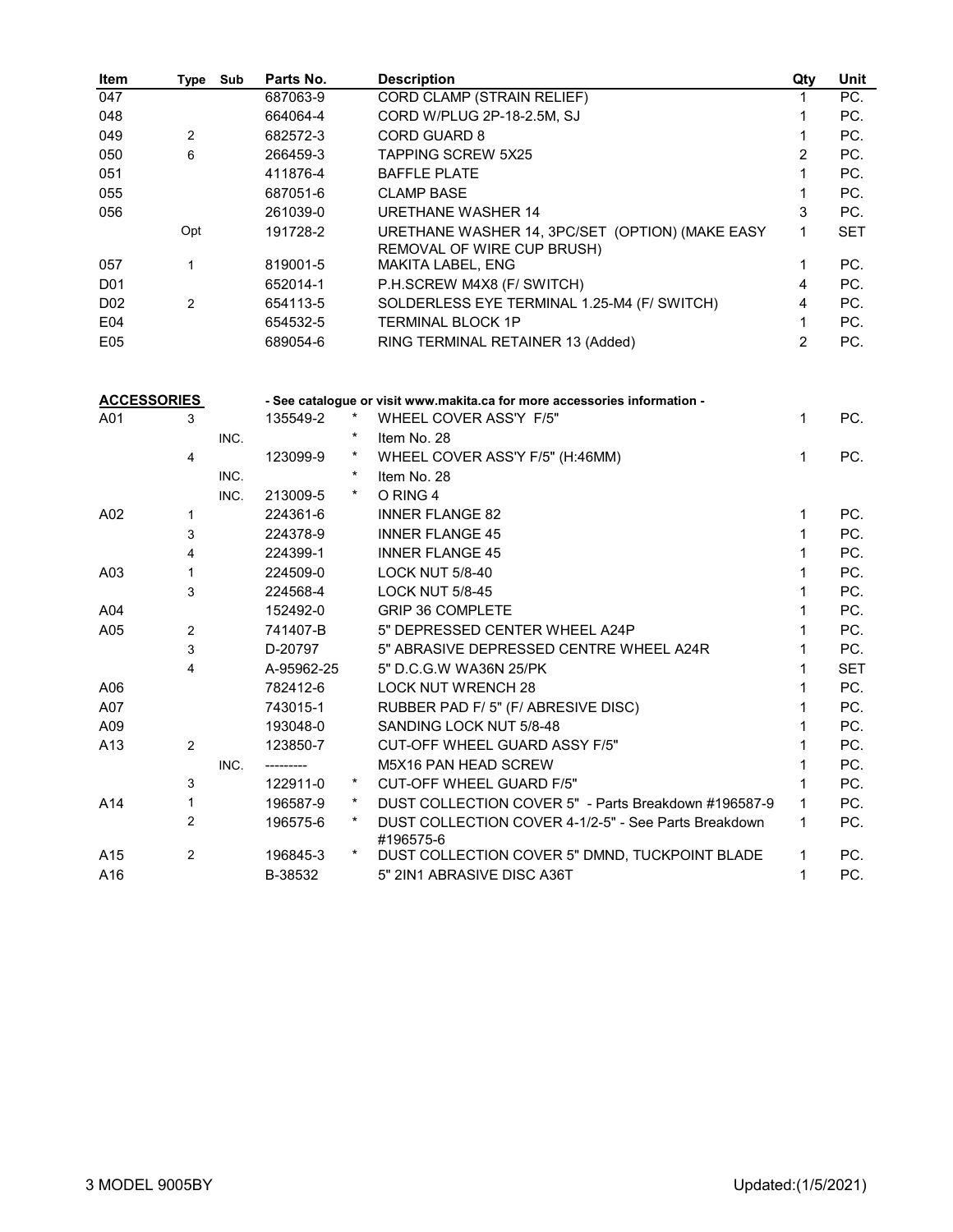## **SERVICE CHANGE**

## **1. Service Change On Motor Housing Com., Screw**

|    |                             |             |            | MCT prod | MJ prod                                                                                                | <b>MCA Prod</b> |
|----|-----------------------------|-------------|------------|----------|--------------------------------------------------------------------------------------------------------|-----------------|
|    | <b>Item No. Description</b> | Type 1      | Type 2     | Type 3   | Type 4                                                                                                 | Type 5          |
|    | <b>SCREW 5X25</b>           | 911241-2    | 266041-8   |          | 911241-2                                                                                               | 266041-8        |
|    |                             | (P.H)       |            | (Tap)    | (P.H)<br>911290-9<br>(P.H.)<br>140102-1<br>(N/A)<br>911248-8<br>(P.H.M5X28)<br>911248-8<br>(P.H.M5X28) | Tap)            |
| 18 | <b>SCREW 5X65</b>           | 911290-9    | 266029-8   |          |                                                                                                        | 266029-8        |
|    |                             | (P.H.)      |            | (Tap)    |                                                                                                        | (Tap)           |
| 37 | IMOTOR HOUSING              | 156734-4    | 153455-9   | 153548-2 |                                                                                                        | 153548-2        |
| 42 | <b>SCREW</b>                | 911248-8    |            | 266041-8 |                                                                                                        | 266041-8        |
|    |                             | (P.H.M5X28) | (Tap 5X25) |          |                                                                                                        | Tap 5X25)       |
|    | <b>SCREW</b>                | 911248-8    |            | 266041-8 |                                                                                                        | 266041-8        |
| 50 |                             | (P.H.M5X28) | (Tap 5X25) |          |                                                                                                        | Tap 5X25)       |

**Above Parts Are Interchangeable As A Set.** 

## **2. Service Change On Gear Housing, Tool Rest, Etc.**

|     |                      |                         |                        |                              | (T/I# B3707) |
|-----|----------------------|-------------------------|------------------------|------------------------------|--------------|
|     | Item No. Description | Type 1                  | Type 2                 | Type 3                       | Type 4       |
| 13  | <b>GEAR HOUSING</b>  | 156735-2<br>(N/L/A)     | 159710-7               |                              | 144196-8     |
| l2  | <b>TOOL REST</b>     | 341680-6                | N/A                    |                              |              |
| l31 | <b>SCREW</b>         | 911121-2<br>(P.H.M4X14) | 266034-5<br>(Tap 4X16) | 266148-0<br>(Hex Bolt M4X14) |              |

**Above Parts Are Interchangeable As A Set.** 

| 3. Service Change On Handle, Strain Relief, Etc. |                             |                                        |                                                    |                               |                   |            |            | (T/I# B3707) |  |
|--------------------------------------------------|-----------------------------|----------------------------------------|----------------------------------------------------|-------------------------------|-------------------|------------|------------|--------------|--|
|                                                  | <b>Item No. Description</b> | Type 1                                 | Type 2                                             | Type 3                        | Type 4            | Type 5     | Type 6     | Type 7       |  |
| 41                                               | P.H. SCREW M4X10            | 911113-1                               | N/A                                                |                               |                   |            |            |              |  |
| 44                                               | HANDLE (L)                  | 411797-0<br>(N/L/A)                    | 414709-2<br>(N/L/A)                                | 414709-2<br>(N/L/A)           | 182418-8          | 182853-0   | 187581-2   | 187581-2     |  |
| 52                                               | HANDLE (R)                  | 411798-8<br>(N/L/A)                    |                                                    | 4147410-7<br>(N/L/A)          | <b>SET</b>        | <b>SET</b> | <b>SET</b> | <b>SET</b>   |  |
|                                                  | <b>SPONGE SHEET</b>         | N/A                                    | 421565-3<br>N/A<br>(Component of Item No. 44 & 52) |                               |                   |            |            |              |  |
| 46                                               | SCREW M4X18                 | 911131-9<br>(P.H.)                     |                                                    | 265941-9<br>265995-6<br>(Tap) |                   |            | (Tap)      |              |  |
| 47                                               | <b>STRAIN RELIEF</b>        | 687002-9                               | 687063-9<br>(OLD 687052-4)                         |                               |                   |            |            |              |  |
| 55                                               | <b>CLAMP BASE</b>           | N/A                                    | 687051-6                                           |                               |                   |            |            |              |  |
| D <sub>02</sub>                                  | <b>TERMINAL</b>             | 654113-5<br>654002-4<br>(4PC)<br>(4PC) |                                                    |                               | 654113-5<br>(2PC) |            |            |              |  |
| D <sub>03</sub>                                  | <b>TERMINAL BLOCK</b>       |                                        |                                                    |                               |                   |            | 654532-5   |              |  |

**Above parts Are Interchangeable As A Set. SEE T/I# 97189 FOR WIRING CHANGES**

|    | 4. Changes on Wheel cover, etc. |        | TI#68249) | (TI#B3707) |
|----|---------------------------------|--------|-----------|------------|
|    | <b>Item No. Description</b>     | Tvpe 2 | Type 3    | Type 4     |
| 27 | Spindle > Spindle A             |        | 321336-7  | 326791-8   |
|    | Service Changes - 9005BY        |        |           |            |